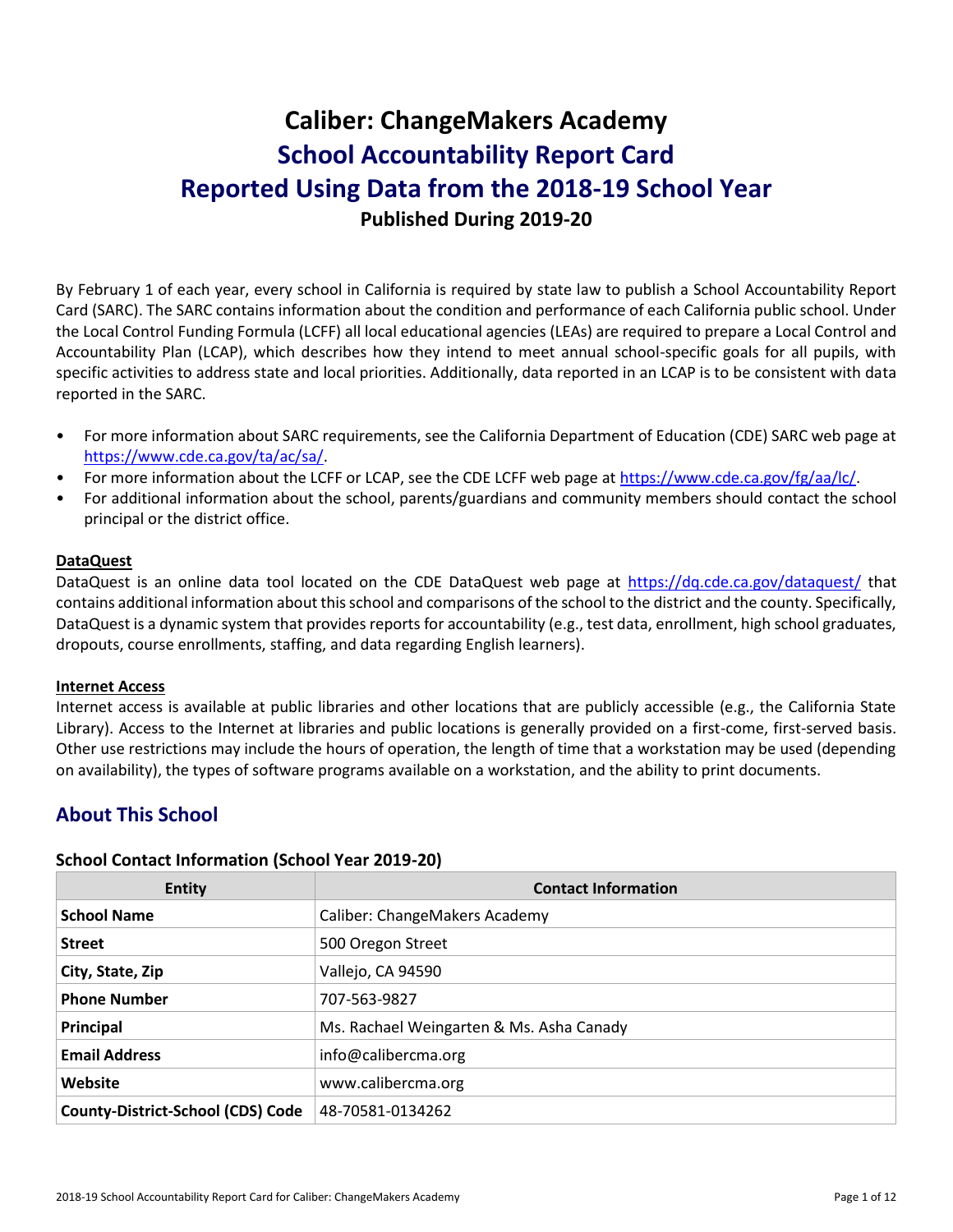| <b>Entity</b>        | <b>Contact Information</b>            |
|----------------------|---------------------------------------|
| <b>District Name</b> | Caliber: ChangeMakers Academy         |
| <b>Phone Number</b>  | 707-563-9827                          |
| Superintendent       | Ric Zappa CSO, Caliber Public Schools |
| <b>Email Address</b> | info@calibercma.org                   |
| Website              | www.calibercma.org                    |

### **School Description and Mission Statement (School Year 2019-20)**

Description: Caliber Public Schools are free, public, non-selective charter schools offering a rigorous, personalized, college preparatory education for Bay Area students. Caliber: ChangeMakers Academy, which opened in August 2016, currently serves approximately 750 students in Tk-8th grade.

Mission: Caliber's Mission is to achieve educational equity by shifting the experiences, expectations and outcomes for students in historically underserved communities. Our strengths-based educational program validates, affirms, respects and supports students, families and staff members to reach their full potential.

We achieve this mission through 9 core components of our educational model:

- Personalized learning
- Project-based science and social studies
- Blended English and Math
- Collaboration in grade teams
- Emotional intelligence
- Daily writing
- Longer school day
- Enrichment
- Computer coding and computational thinking

#### **Student Enrollment by Grade Level (School Year 2018-19)**

| <b>Grade Level</b>      | <b>Number of Students</b> |
|-------------------------|---------------------------|
| Kindergarten            | 125                       |
| Grade 1                 | 98                        |
| Grade 2                 | 99                        |
| Grade 3                 | 53                        |
| Grade 4                 | 53                        |
| Grade 5                 | 53                        |
| Grade 6                 | 83                        |
| Grade 7                 | 85                        |
| Grade 8                 | 59                        |
| <b>Total Enrollment</b> | 708                       |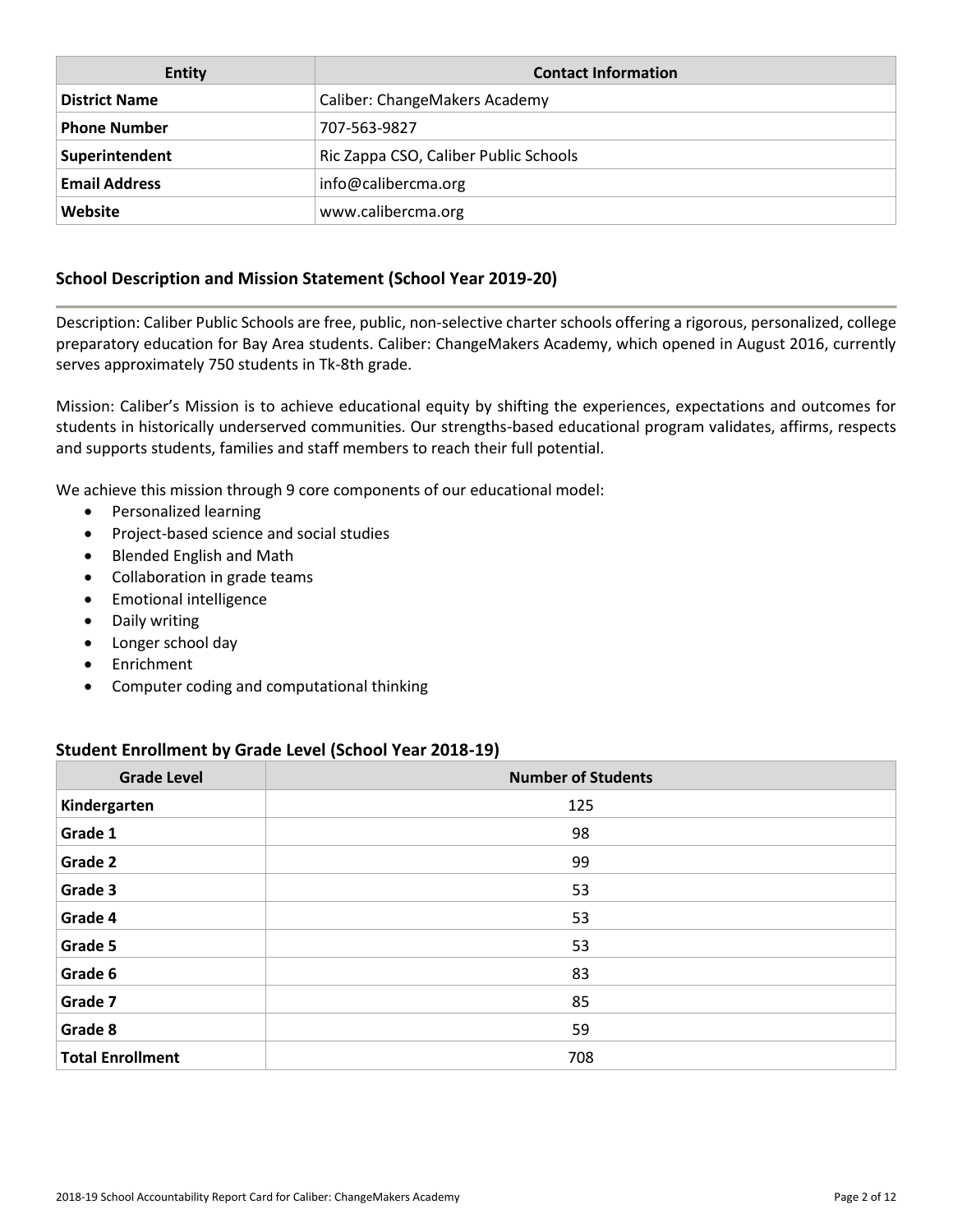### **Student Enrollment by Group (School Year 2018-19)**

| <b>Student Group</b>                       | <b>Percent of Total Enrollment</b> |
|--------------------------------------------|------------------------------------|
| <b>Black or African American</b>           | 29                                 |
| Asian                                      | 0.7                                |
| <b>Filipino</b>                            | 9                                  |
| <b>Hispanic or Latino</b>                  | 46.2                               |
| <b>Native Hawaiian or Pacific Islander</b> | 0.4                                |
| White                                      | 7.3                                |
| <b>Two or More Races</b>                   | 7.3                                |
| <b>Socioeconomically Disadvantaged</b>     | 64.1                               |
| <b>English Learners</b>                    | 15                                 |
| <b>Students with Disabilities</b>          | 11.3                               |
| <b>Homeless</b>                            |                                    |

# **A. Conditions of Learning**

### **State Priority: Basic**

The SARC provides the following information relevant to the State priority: Basic (Priority 1):

- Degree to which teachers are appropriately assigned and fully credentialed in the subject area and for the pupils they are teaching;
- Pupils have access to standards-aligned instructional materials; and
- School facilities are maintained in good repair

#### **Teacher Credentials**

| <b>Teachers</b>                                                    |     | <b>School</b><br>2018-19 | <b>School</b><br>2019-20 | <b>District</b><br>2019-20 |
|--------------------------------------------------------------------|-----|--------------------------|--------------------------|----------------------------|
| <b>With Full Credential</b>                                        | 17  | 14                       | 28                       | 28                         |
| <b>Without Full Credential</b>                                     | 12, | 19,                      | 8                        |                            |
| Teaching Outside Subject Area of Competence (with full credential) |     | 0                        |                          |                            |
|                                                                    |     |                          |                          |                            |

#### **Teacher Misassignments and Vacant Teacher Positions**

| <b>TCacher Milbabbighthems and Vacant TCacher I Obitions</b> |         |                                         |         |  |  |  |
|--------------------------------------------------------------|---------|-----------------------------------------|---------|--|--|--|
| <b>Indicator</b>                                             | 2017-18 | 2018-19                                 | 2019-20 |  |  |  |
| <b>Misassignments of Teachers of English Learners</b>        |         | 19, including $3 \mid 18$ , including 5 | 12      |  |  |  |
| Total Teacher Misassignments*                                | 19      | 19                                      | 14      |  |  |  |
| <b>Vacant Teacher Positions</b>                              |         |                                         |         |  |  |  |

tion to teach that gr<br>lers Note: "Misassignments" refers to the number of positions filled by teachers who lack legal authorization to teach that grade level, subject area, student group, etc.<br>\*Total Teacher Misassignments includes the number of Mis \*Total Teacher Misassignments includes the number of Misassignments of Teachers of English Learners.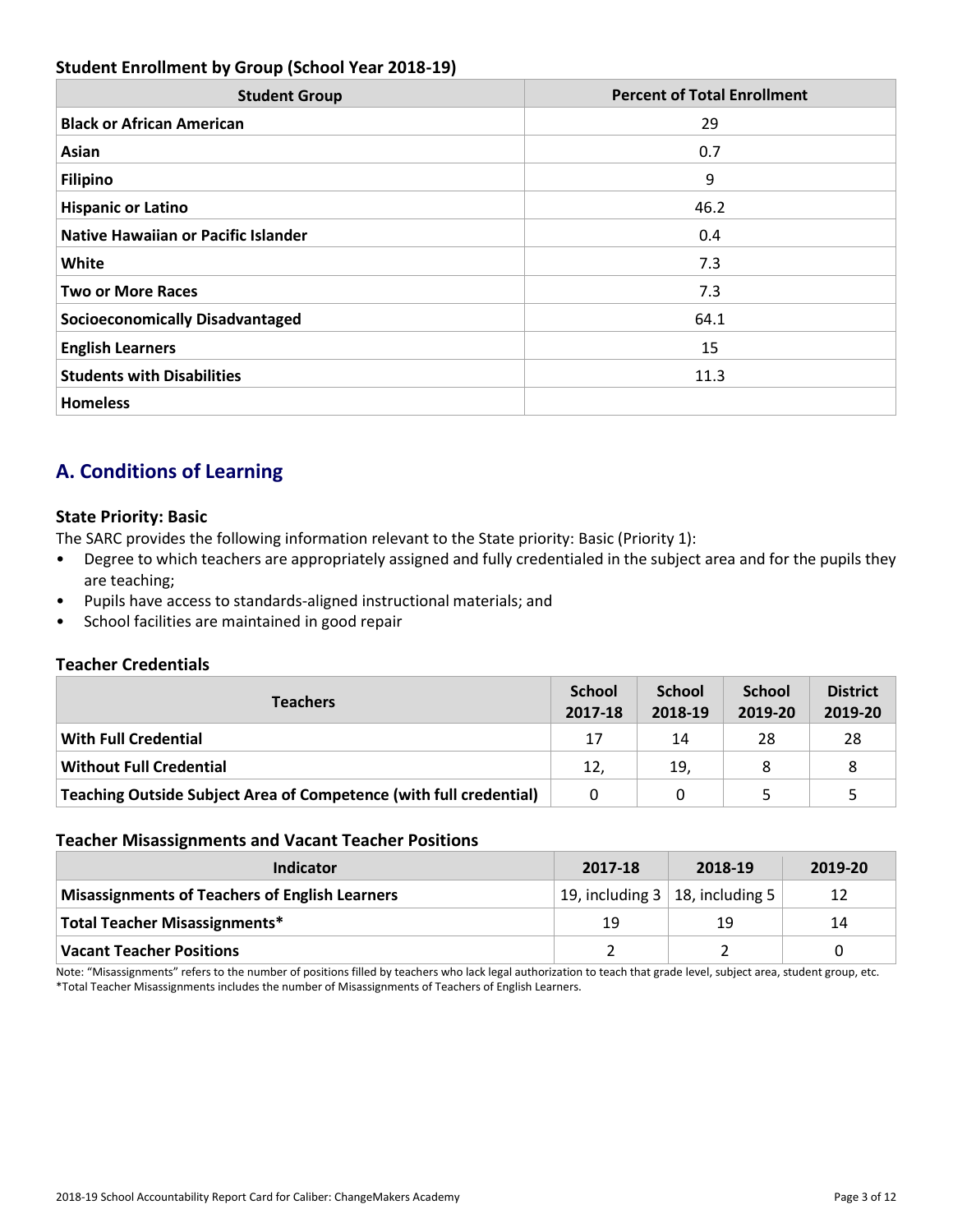### **Quality, Currency, Availability of Textbooks and Instructional Materials (School Year 2019-20)**

#### **Year and month in which data were collected:** November 2019

Caliber's curriculum relies heavily on the use of adaptive instructional software instead of traditional textbooks. As a result, the materials reported here include many software tools that we use in different areas of our curriculum. In addition to the many instructional benefits of using software such as this (e.g., permitting highly personalized instruction), the school also benefits because the software is automatically updated over time, and is easily available to all students. As a result, all students have access to the most recent versions at all times.

| <b>Subject</b>                | <b>From Most</b><br><b>Textbooks and Other Instructional</b><br>Recent<br><b>Materials/year of Adoption</b><br><b>Adoption?</b>                                                                  |     | <b>Percent Students</b><br><b>Lacking Own</b><br><b>Assigned Copy</b> |  |
|-------------------------------|--------------------------------------------------------------------------------------------------------------------------------------------------------------------------------------------------|-----|-----------------------------------------------------------------------|--|
| <b>Reading/Language Arts</b>  | Raz Kids<br><b>ThinkCerca</b><br>Newsela<br>Lucy Caulkins: Units of Study in Opinion,<br>Information, and Narrative Writing<br>Reading A-Z<br>No Red Ink<br>Scholastic<br><b>STEP Assessment</b> | Yes | 0.0                                                                   |  |
| <b>Mathematics</b>            | Zearn<br>Khan Academy<br>Engage NY<br>Eureka Notebooks<br>Zearn Notebooks                                                                                                                        | Yes | 0.0                                                                   |  |
| <b>Science</b>                | Amplify                                                                                                                                                                                          | Yes | 0.0                                                                   |  |
| <b>History-Social Science</b> | DBQ curriculum<br><b>History Alive</b>                                                                                                                                                           | Yes | 0.0                                                                   |  |

### **School Facility Conditions and Planned Improvements (Most Recent Year)**

Caliber: ChangeMakers Academy moved into a leased, private facility in 2018 after having occupied a Vallejo City Unified School District (VCUSD) provided Prop 39 facility during most of the 2017-18 school year.

Caliber: ChangeMakers Academy has not conducted a formal FIT report on the new facility (which was newly construction in 2018), but we have made a subjective assessment of the facility conditions below.

Caliber maintains responsibility for ensuring the day-to-day cleanliness of the facility. The school custodial staff carries out daily cleaning schedules to ensure a clean and safe school.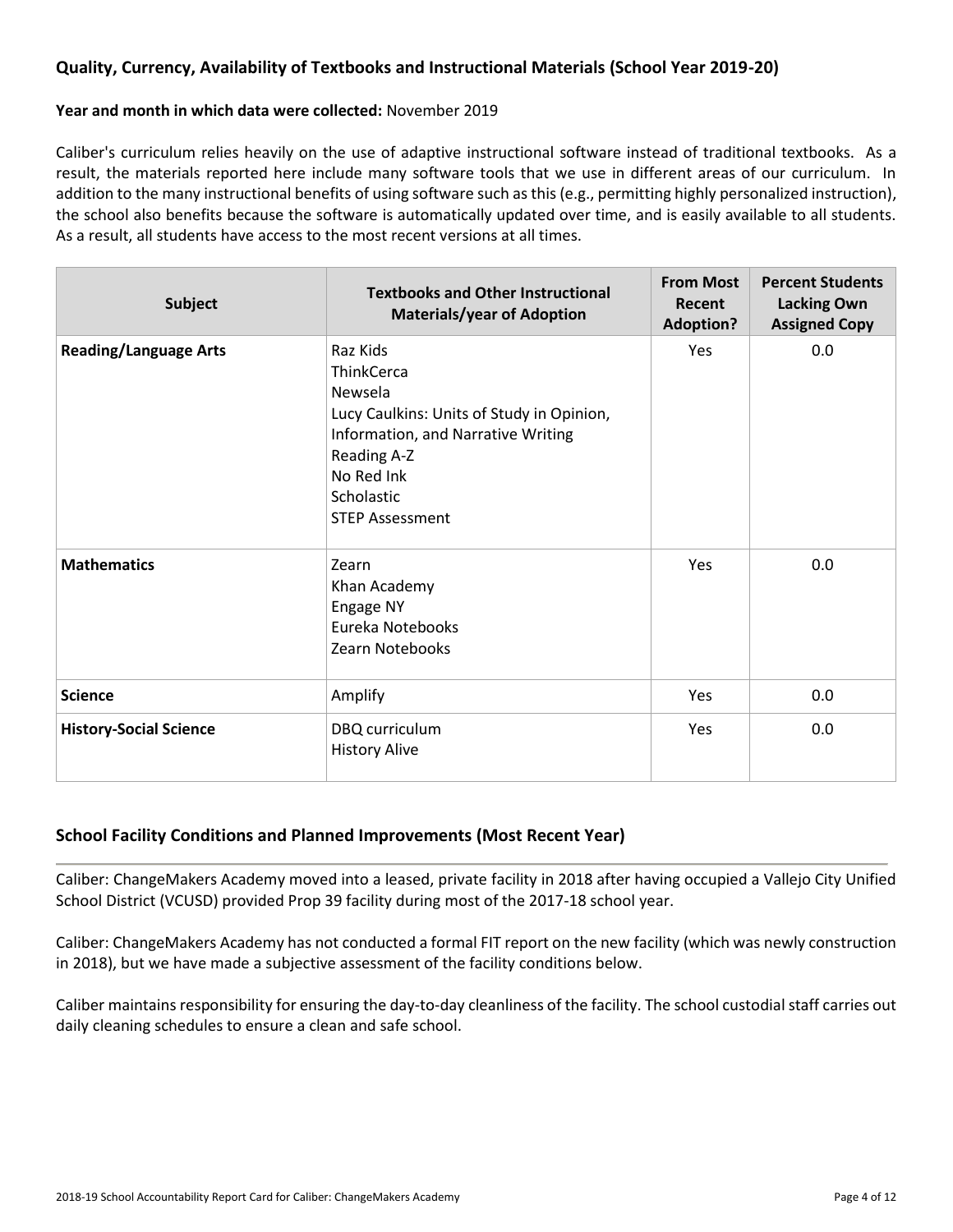### **School Facility Good Repair Status (Most Recent Year)**

Using the **most recently collected** FIT data (or equivalent), provide the following:

- Determination of repair status for systems listed
- Description of any needed maintenance to ensure good repair
- The year and month in which the data were collected
- The overall rating

#### **Year and month of the most recent FIT report:** n/a, see below

| <b>System Inspected</b>                                                       | <b>Rating</b> | <b>Repair Needed and Action Taken or Planned</b> |
|-------------------------------------------------------------------------------|---------------|--------------------------------------------------|
| Systems: Gas Leaks,<br>Mechanical/HVAC, Sewer                                 | Good          |                                                  |
| <b>Interior: Interior Surfaces</b>                                            | Good          |                                                  |
| <b>Cleanliness: Overall Cleanliness,</b><br>Pest/Vermin Infestation           | Good          |                                                  |
| <b>Electrical: Electrical</b>                                                 | Good          |                                                  |
| Restrooms/Fountains: Restrooms,<br>Sinks/Fountains                            | Good          |                                                  |
| Safety: Fire Safety, Hazardous<br>Materials                                   | Good          |                                                  |
| Structural: Structural Damage,<br>Roofs                                       | Good          |                                                  |
| <b>External: Playground/School</b><br>Grounds, Windows/<br>Doors/Gates/Fences | Fair          |                                                  |
| <b>Overall Rating</b>                                                         | Good          |                                                  |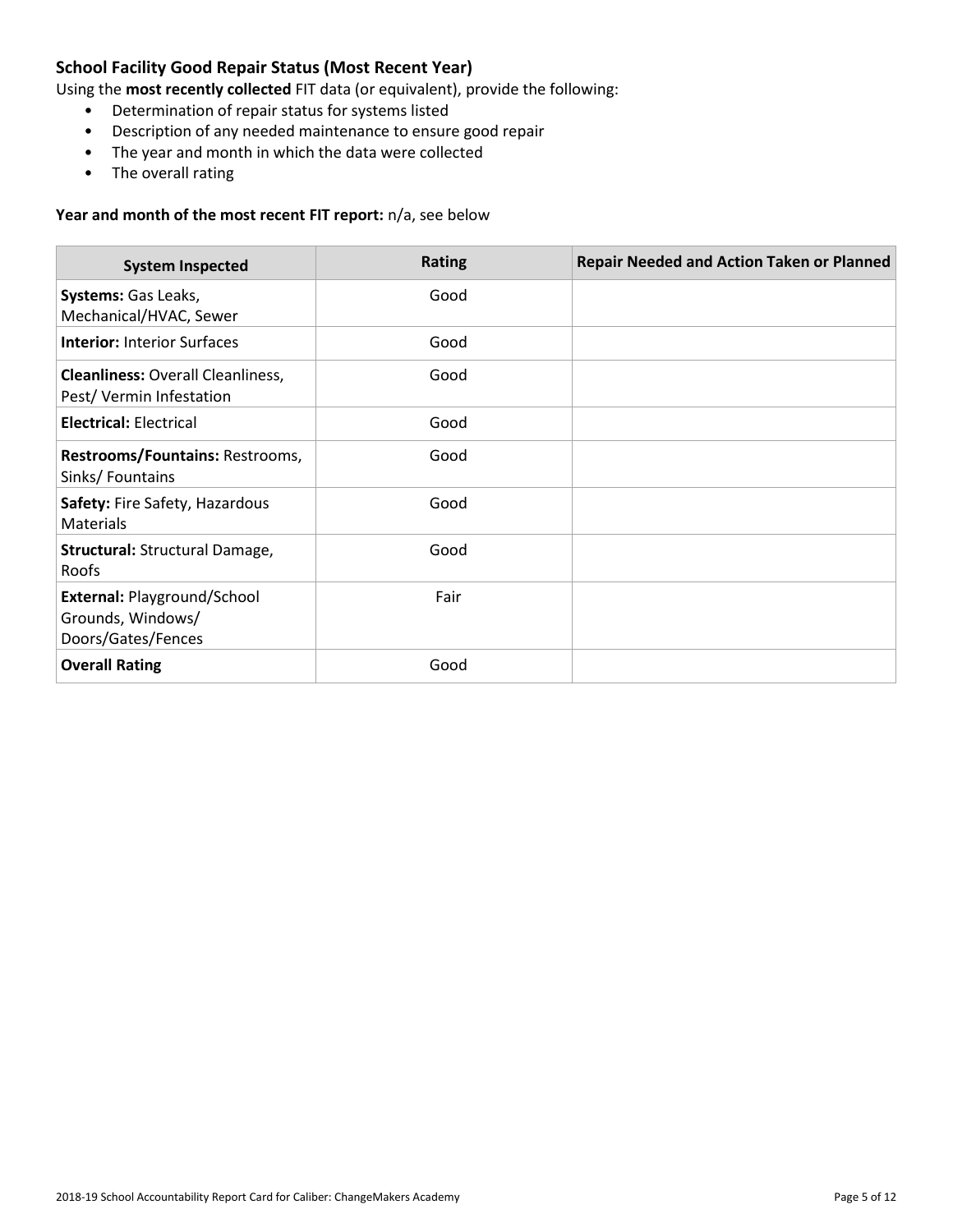# **B. Pupil Outcomes**

### **State Priority: Pupil Achievement**

The SARC provides the following information relevant to the State priority: Pupil Achievement (Priority 4):

- **Statewide assessments** (i.e., California Assessment of Student Performance and Progress [CAASPP] System, which includes the Smarter Balanced Summative Assessments for students in the general education population and the California Alternate Assessments [CAAs] for English language arts/literacy [ELA] and mathematics given in grades three through eight and grade eleven. Only eligible students may participate in the administration of the CAAs. CAAs items are aligned with alternate achievement standards, which are linked with the Common Core State Standards [CCSS] for students with the most significant cognitive disabilities); and
- The percentage of students who have successfully completed courses that satisfy the requirements for entrance to the University of California and the California State University, or career technical education sequences or programs of study.

# **CAASPP Test Results in ELA and Mathematics for All Students Grades Three through Eight and Grade Eleven**

### **Percentage of Students Meeting or Exceeding the State Standard**

| <b>Subject</b>                                                                | <b>School</b><br>2017-18 | <b>School</b><br>2018-19 | <b>District</b><br>2017-18 | <b>District</b><br>2018-19 | <b>State</b><br>2017-18 | <b>State</b><br>2018-19 |
|-------------------------------------------------------------------------------|--------------------------|--------------------------|----------------------------|----------------------------|-------------------------|-------------------------|
| <b>English Language Arts/Literacy</b><br>$\left($ grades 3-8 and 11 $\right)$ | 49                       | 43                       | 32                         | 32                         | 50                      | 50                      |
| <b>Mathematics</b><br>$\vert$ (grades 3-8 and 11)                             | 38                       | 27                       | 21                         | 22                         | 38                      | 39                      |

Note: Percentages are not calculated when the number of students tested is ten or less, either because the number of students in this category is too small for statistical accuracy or to protect student privacy.

Note: ELA and mathematics test results include the Smarter Balanced Summative Assessment and the CAA. The "Percent Met or Exceeded" is calculated by taking the total number of students who met or exceeded the standard on the Smarter Balanced Summative Assessment plus the total number of students who met the standard (i.e., achieved Level 3-Alternate) on the CAAs divided by the total number of students who participated in both assessments.

## **CAASPP Test Results in ELA by Student Group**

#### **Grades Three through Eight and Grade Eleven (School Year 2018-19)**

| <b>Student Group</b>                       | <b>Total</b><br><b>Enrollment</b> | <b>Number</b><br><b>Tested</b> | Percent<br><b>Tested</b> | Percent<br><b>Not</b><br><b>Tested</b> | Percent<br>Met or<br><b>Exceeded</b> |
|--------------------------------------------|-----------------------------------|--------------------------------|--------------------------|----------------------------------------|--------------------------------------|
| <b>All Students</b>                        | 372                               | 364                            | 97.85                    | 2.15                                   | 43.41                                |
| <b>Male</b>                                | 185                               | 180                            | 97.30                    | 2.70                                   | 34.44                                |
| Female                                     | 187                               | 184                            | 98.40                    | 1.60                                   | 52.17                                |
| <b>Black or African American</b>           | 115                               | 110                            | 95.65                    | 4.35                                   | 35.45                                |
| American Indian or Alaska Native           |                                   |                                |                          |                                        |                                      |
| Asian                                      | $- -$                             | $- -$                          | $\qquad \qquad -$        | $\qquad \qquad -$                      | $- -$                                |
| <b>Filipino</b>                            | 26                                | 26                             | 100.00                   | 0.00                                   | 53.85                                |
| <b>Hispanic or Latino</b>                  | 183                               | 181                            | 98.91                    | 1.09                                   | 43.09                                |
| <b>Native Hawaiian or Pacific Islander</b> | $- -$                             |                                | --                       | $-\!$ $\!-$                            |                                      |
| White                                      | 21                                | 21                             | 100.00                   | 0.00                                   | 57.14                                |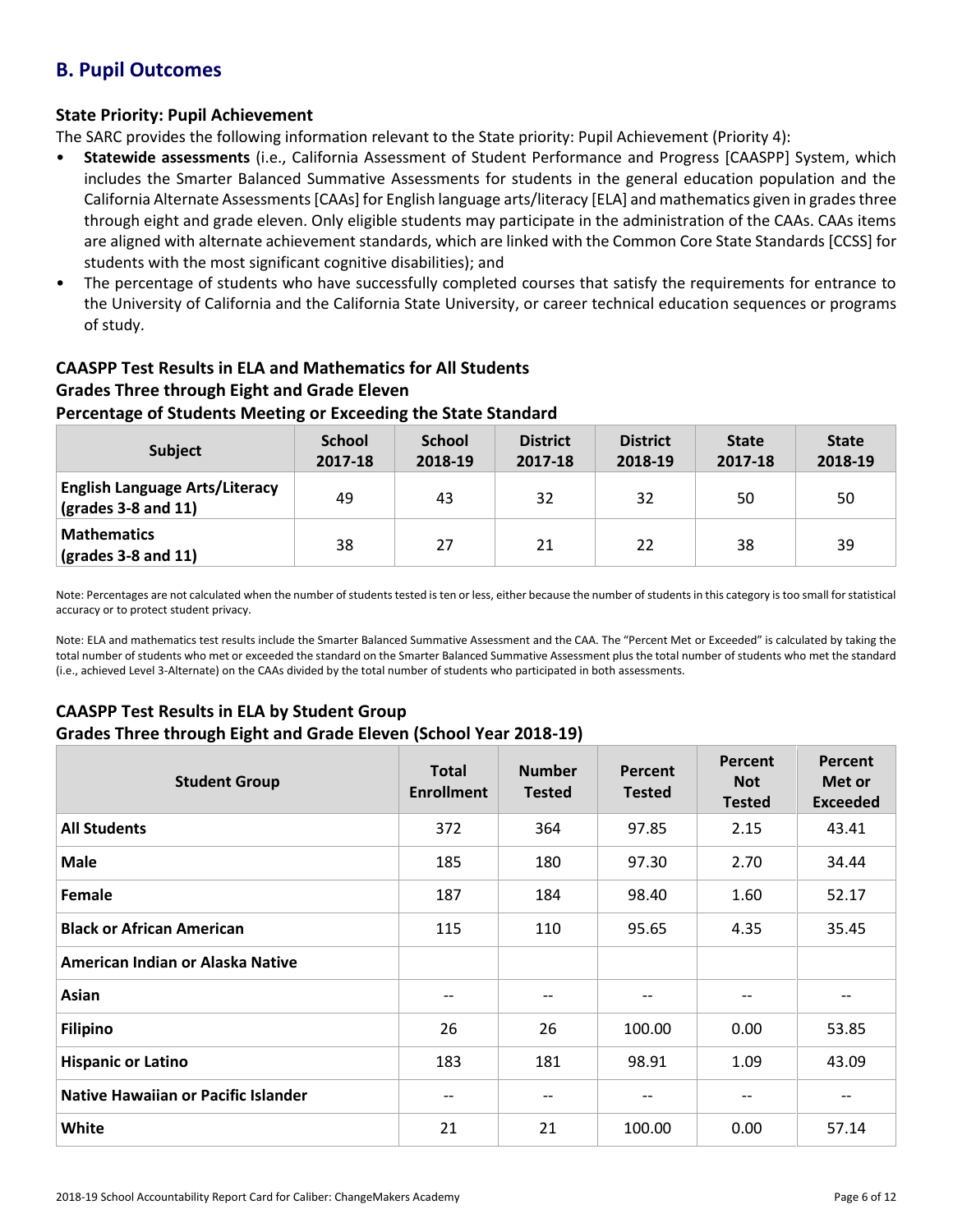| <b>Student Group</b>                                 | <b>Total</b><br><b>Enrollment</b> | <b>Number</b><br><b>Tested</b> | Percent<br><b>Tested</b> | Percent<br><b>Not</b><br><b>Tested</b> | Percent<br>Met or<br><b>Exceeded</b> |
|------------------------------------------------------|-----------------------------------|--------------------------------|--------------------------|----------------------------------------|--------------------------------------|
| <b>Two or More Races</b>                             | 25                                | 24                             | 96.00                    | 4.00                                   | 62.50                                |
| <b>Socioeconomically Disadvantaged</b>               | 248                               | 245                            | 98.79                    | 1.21                                   | 40.00                                |
| <b>English Learners</b>                              | 110                               | 109                            | 99.09                    | 0.91                                   | 31.19                                |
| <b>Students with Disabilities</b>                    | 48                                | 47                             | 97.92                    | 2.08                                   | 17.02                                |
| <b>Students Receiving Migrant Education Services</b> |                                   |                                |                          |                                        |                                      |
| <b>Foster Youth</b>                                  |                                   |                                |                          |                                        |                                      |
| <b>Homeless</b>                                      |                                   |                                |                          |                                        |                                      |

Note: ELA test results include the Smarter Balanced Summative Assessment and the CAA. The "Percent Met or Exceeded" is calculated by taking the total number of students who met or exceeded the standard on the Smarter Balanced Summative Assessment plus the total number of students who met the standard (i.e., achieved Level 3-Alternate) on the CAAs divided by the total number of students who participated in both assessments.

Note: Double dashes (--) appear in the table when the number of students is ten or less, either because the number of students in this category is too small for statistical accuracy or to protect student privacy.

Note: The number of students tested includes all students who participated in the test whether they received a score or not; however, the number of students tested is not the number that was used to calculate the achievement level percentages. The achievement level percentages are calculated using only students who received scores.

| <b>Student Group</b>                                 | <b>Total</b><br><b>Enrollment</b> | <b>Number</b><br><b>Tested</b> | Percent<br><b>Tested</b> | Percent<br><b>Not</b><br><b>Tested</b> | <b>Percent</b><br>Met or<br><b>Exceeded</b> |
|------------------------------------------------------|-----------------------------------|--------------------------------|--------------------------|----------------------------------------|---------------------------------------------|
| <b>All Students</b>                                  | 372                               | 365                            | 98.12                    | 1.88                                   | 27.47                                       |
| <b>Male</b>                                          | 185                               | 181                            | 97.84                    | 2.16                                   | 26.11                                       |
| Female                                               | 187                               | 184                            | 98.40                    | 1.60                                   | 28.80                                       |
| <b>Black or African American</b>                     | 115                               | 110                            | 95.65                    | 4.35                                   | 20.91                                       |
| American Indian or Alaska Native                     |                                   |                                |                          |                                        |                                             |
| Asian                                                | $\qquad \qquad -$                 | $\overline{\phantom{a}}$       | $\overline{\phantom{m}}$ | $- -$                                  | $\overline{\phantom{a}}$                    |
| <b>Filipino</b>                                      | 26                                | 26                             | 100.00                   | 0.00                                   | 46.15                                       |
| <b>Hispanic or Latino</b>                            | 183                               | 182                            | 99.45                    | 0.55                                   | 25.27                                       |
| Native Hawaiian or Pacific Islander                  | --                                | $- -$                          | $\qquad \qquad -$        | $-$                                    | $-$                                         |
| White                                                | 21                                | 21                             | 100.00                   | 0.00                                   | 50.00                                       |
| <b>Two or More Races</b>                             | 25                                | 24                             | 96.00                    | 4.00                                   | 37.50                                       |
| <b>Socioeconomically Disadvantaged</b>               | 248                               | 246                            | 99.19                    | 0.81                                   | 22.45                                       |
| <b>English Learners</b>                              | 110                               | 110                            | 100.00                   | 0.00                                   | 20.91                                       |
| <b>Students with Disabilities</b>                    | 48                                | 48                             | 100.00                   | 0.00                                   | 8.51                                        |
| <b>Students Receiving Migrant Education Services</b> |                                   |                                |                          |                                        |                                             |

### **CAASPP Test Results in Mathematics by Student Group Grades Three through Eight and Grade Eleven (School Year 2018-19)**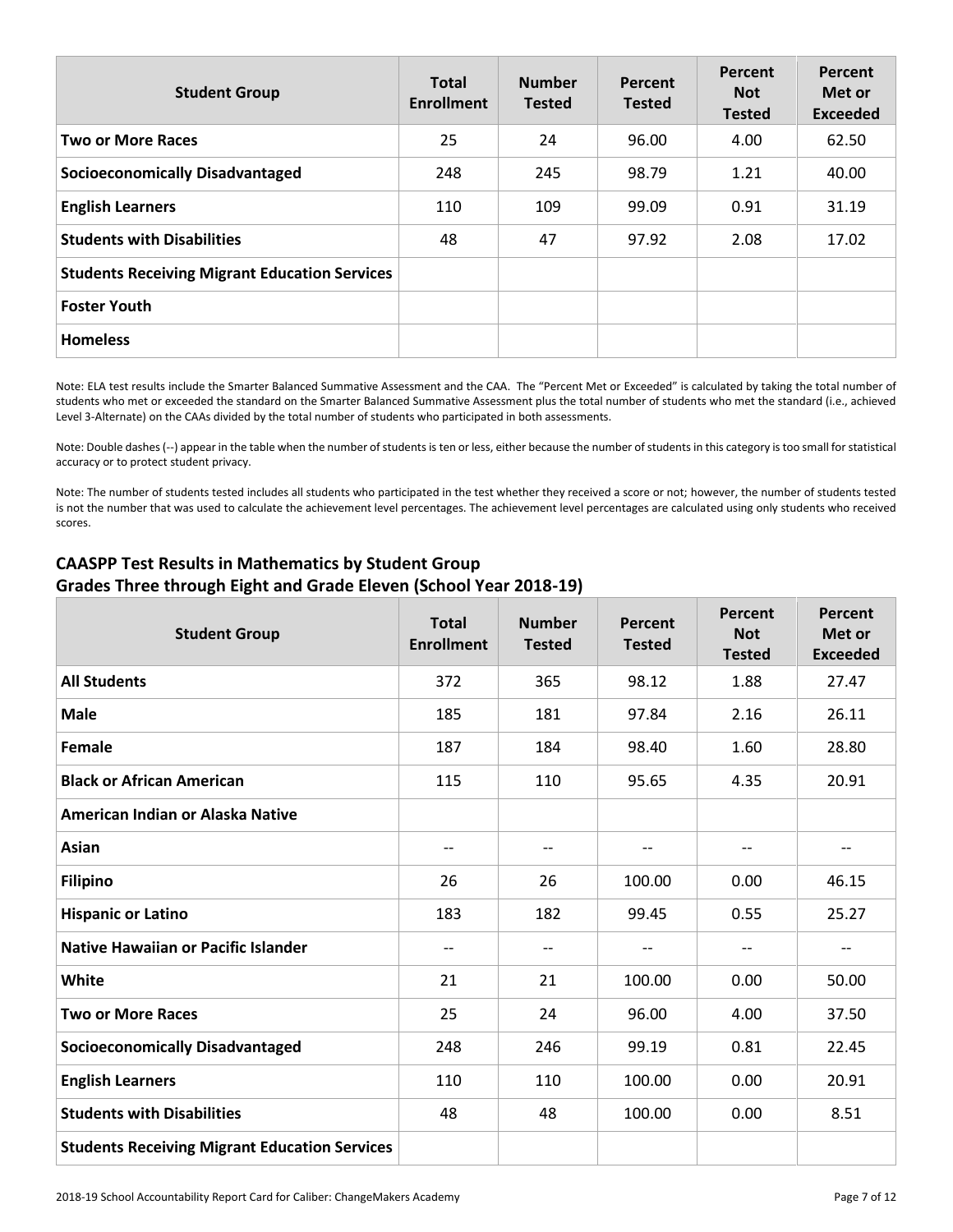| <b>Student Group</b> | <b>Total</b><br><b>Enrollment</b> | <b>Number</b><br><b>Tested</b> | Percent<br><b>Tested</b> | Percent<br><b>Not</b><br><b>Tested</b> | Percent<br>Met or<br><b>Exceeded</b> |
|----------------------|-----------------------------------|--------------------------------|--------------------------|----------------------------------------|--------------------------------------|
| <b>Foster Youth</b>  |                                   |                                |                          |                                        |                                      |
| <b>Homeless</b>      |                                   |                                |                          |                                        |                                      |

Note: Mathematics test results include the Smarter Balanced Summative Assessment and the CAA. The "Percent Met or Exceeded" is calculated by taking the total number of students who met or exceeded the standard on the Smarter Balanced Summative Assessment plus the total number of students who met the standard (i.e., achieved Level 3-Alternate) on the CAAs divided by the total number of students who participated in both assessments.

Note: Double dashes (--) appear in the table when the number of students is ten or less, either because the number of students in this category is too small for statistical accuracy or to protect student privacy.

Note: The number of students tested includes all students who participated in the test whether they received a score or not; however, the number of students tested is not the number that was used to calculate the achievement level percentages. The achievement level percentages are calculated using only students who received scores.

### **CAASPP Test Results in Science for All Students**

#### **Grades Five, Eight, and Ten**

#### **Percentage of Students Meeting or Exceeding the State Standard**

| <b>Subject</b>                        | <b>School</b> | <b>School</b> | <b>District</b> | <b>District</b> | <b>State</b> | <b>State</b> |
|---------------------------------------|---------------|---------------|-----------------|-----------------|--------------|--------------|
|                                       | 2017-18       | 2018-19       | 2017-18         | 2018-19         | 2017-18      | 2018-19      |
| Science (grades 5, 8 and high school) | N/A           | N/A           | N/A             | N/A             | N/A          | N/A          |

Note: Cells with N/A values do not require data.

Note: This is a placeholder for the California Science Test (CAST) which was administered operationally during the 2018-19 school year. However, these data are not available for inclusion in the 2018-19 SARC posting due February 1, 2020. These data will be included in the 2019-20 SARC posting due February 1, 2021.

#### **State Priority: Other Pupil Outcomes**

The SARC provides the following information relevant to the State priority: Other Pupil Outcomes (Priority 8):

• Pupil outcomes in the subject areas of physical education.

#### **California Physical Fitness Test Results (School Year 2018-19)**

| Grade Level | <b>Percentage of Students</b><br><b>Meeting Four of Six</b><br><b>Fitness Standards</b> |      | <b>Percentage of Students</b><br><b>Meeting Six of Six</b><br><b>Fitness Standards</b> |  |  |
|-------------|-----------------------------------------------------------------------------------------|------|----------------------------------------------------------------------------------------|--|--|
|             | 24.0                                                                                    | 18.0 | 20.0                                                                                   |  |  |
|             | 21.7                                                                                    | 19.3 | 2.4                                                                                    |  |  |

Note: Percentages are not calculated and double dashes (--) appear in the table when the number of students tested is ten or less, either because the number of students in this category is too small for statistical accuracy or to protect student privacy.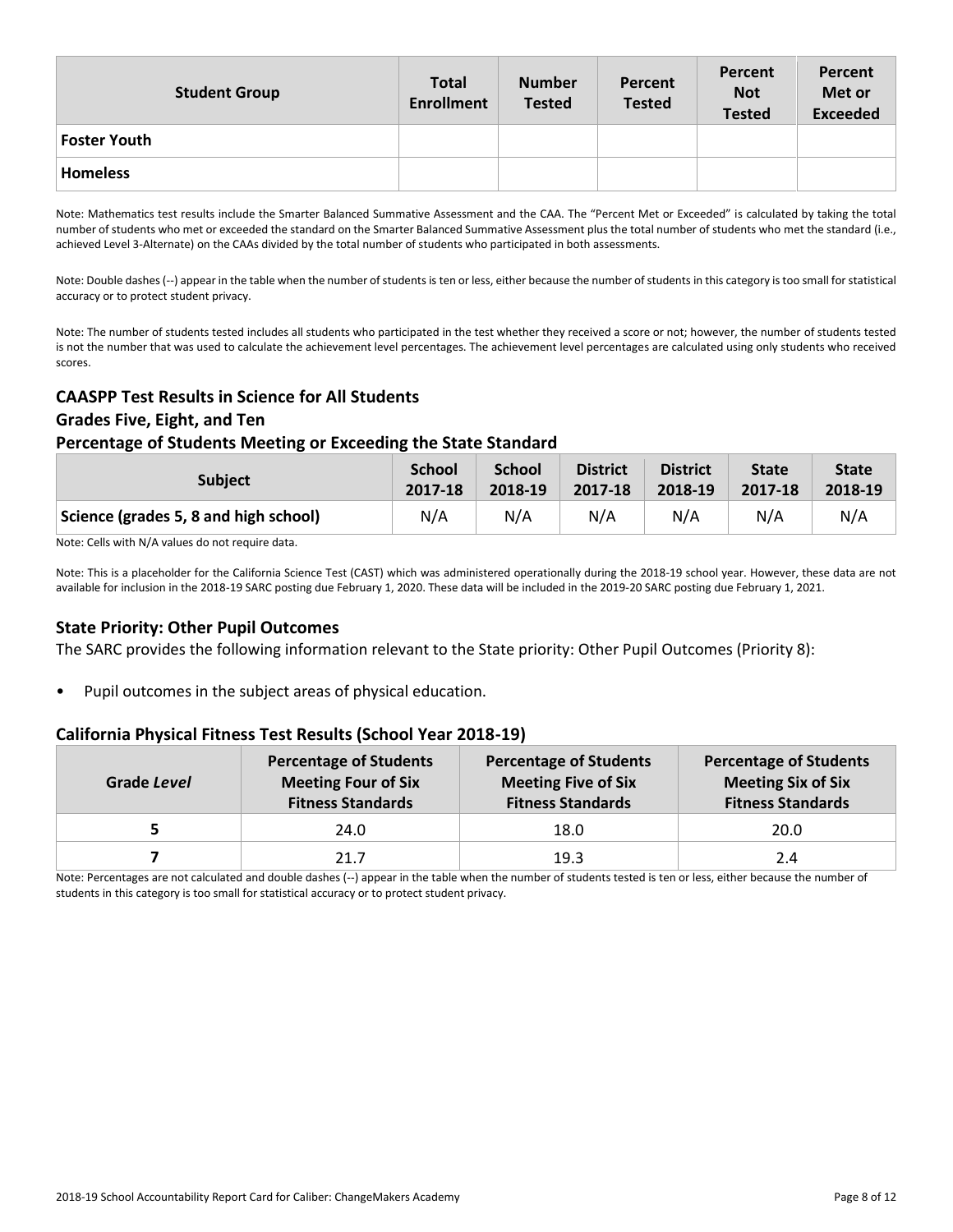# **C. Engagement**

### **State Priority: Parental Involvement**

The SARC provides the following information relevant to the State priority: Parental Involvement (Priority 3):

• Efforts the school district makes to seek parent input in making decisions for the school district and each school site.

### **Opportunities for Parental Involvement (School Year 2019-20)**

Caliber: ChangeMakers Academy hosts parent education opportunities monthly and has an active Family Connections Committee (FCC). The FCC provides a forum for parents to meet each other, meet with teachers, share ideas with the school administration, and plan events for the school. The group meets on a monthly basis at the school and childcare is provided. Many parents volunteer throughout the school day in the classroom and around campus. Social events such as the Fall Festival, Science Night and Winter Music Concert bring the entire community together. For more information on getting involved with any parent groups at the school, please contact the front office at info@calibercma.org or (707) 563- 9827.

### **State Priority: School Climate**

The SARC provides the following information relevant to the State priority: School Climate (Priority 6):

- Pupil suspension rates;
- Pupil expulsion rates; and
- Other local measures on the sense of safety.

| Rate               | <b>School</b><br>2016-17 | <b>School</b><br>2017-18 | <b>School</b><br>2018-19 | <b>District</b><br>2016-17 | <b>District</b><br>2017-18 | <b>District</b><br>2018-19 | <b>State</b><br>$2016 - 17$ | <b>State</b><br>$2017 - 18$ | <b>State</b><br>2018-19 |
|--------------------|--------------------------|--------------------------|--------------------------|----------------------------|----------------------------|----------------------------|-----------------------------|-----------------------------|-------------------------|
| <b>Suspensions</b> | 0.3                      | 0.0                      | 0.0                      | 9.5                        |                            | 9.1                        | 3.6                         | 3.5                         | 3.5                     |
| <b>Expulsions</b>  | 0.0                      | 0.0                      | 0.0                      | 0.2                        |                            | 0.2                        |                             |                             |                         |

#### **Suspensions and Expulsions**

### **School Safety Plan (School Year 2019-20)**

Caliber: ChangeMakers Academy maintains a school and student safety plan and has trained school staff and students on the safety procedures outlined in the plan.

This safety plan includes the following:

- School Safety Team
- Annual Safety Goals
- Policies & Procedures
- Child Abuse Policy & Procedure
- Sexual Harassment Policy & Procedure
- Suspension and Expulsion / Due Process
- Dress and Groom Policy
- Employee Security Policy
- Emergency Disaster Procedures & Drills
- •
- Drill Schedules & Report
- Emergency Contact Information
- Procedures for Ingress & Egress
- Emergency Evacuation: Principal's check list
- Emergency Evacuation: Teacher's checklist
- School Site Evacuation Map
- Off Campus Evacuation Map
- Emergency/Crisis 1st Level Response Protocol.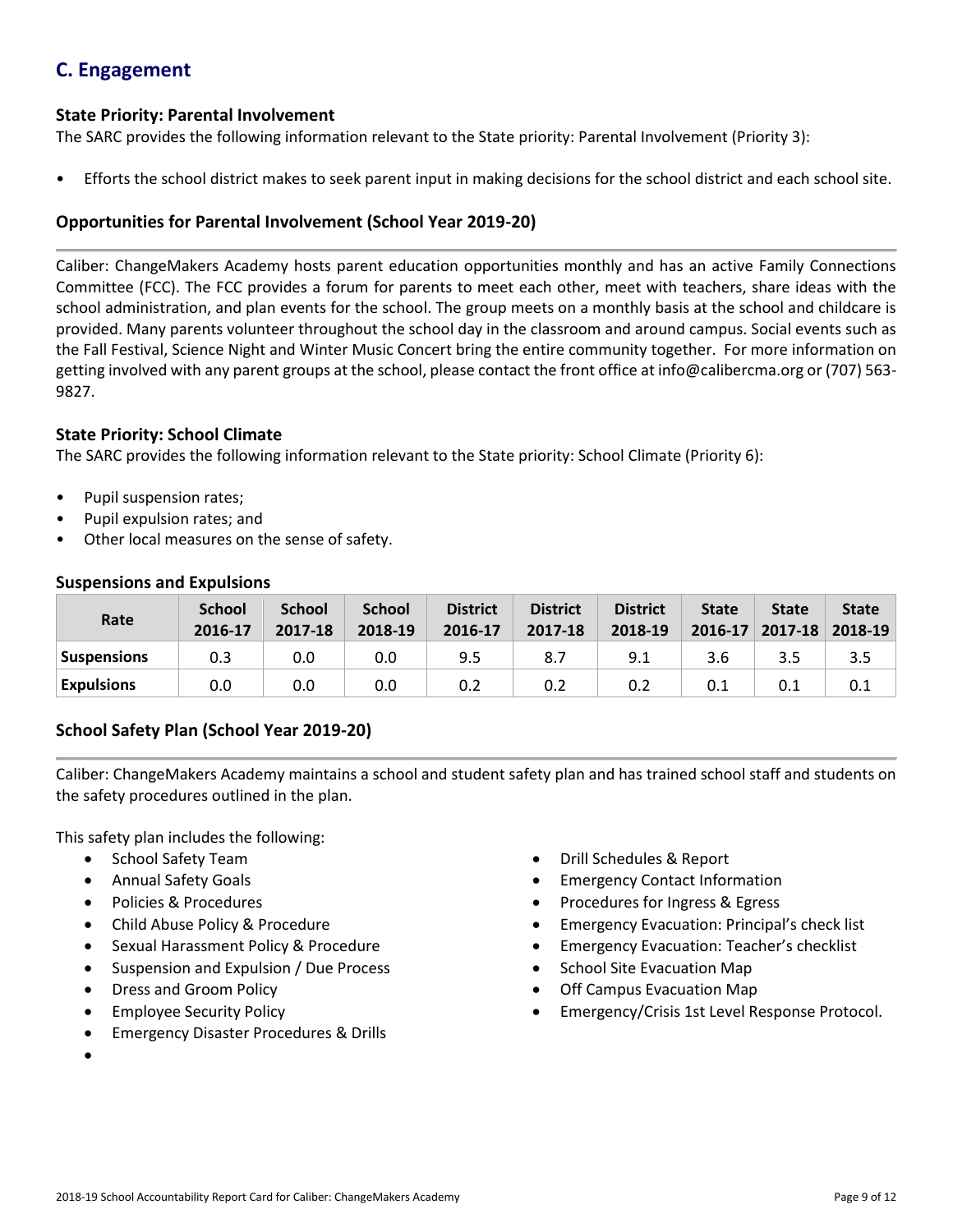# **D. Other SARC Information**

The information in this section is required to be in the SARC but is not included in the state priorities for LCFF.

| Grade<br>Level          | Average<br><b>Class</b><br><b>Size</b> | # of<br><b>Size</b><br>$1 - 20$ | # of<br><b>Size</b><br>21-32 | # of<br>Classes* Classes* Classes*<br><b>Size</b><br>$33+$ | Average<br><b>Class</b><br><b>Size</b> | # of<br><b>Size</b><br>$1 - 20$ | # of<br> Classes* Classes* Classes* <br><b>Size</b><br>21-32 | # of<br><b>Size</b><br>$33+$ | <b>Average</b><br><b>Class</b><br><b>Size</b> | # of<br> Classes* Classes* Classes*<br><b>Size</b><br>$1 - 20$ | # of<br><b>Size</b><br>21-32 | 2016-17 2016-17 2016-17 2016-17 2017-18 2017-18 2017-18 2017-18 2017-18 2018-19 2018-19 2018-19 2018-19<br># of<br><b>Size</b><br>$33+$ |
|-------------------------|----------------------------------------|---------------------------------|------------------------------|------------------------------------------------------------|----------------------------------------|---------------------------------|--------------------------------------------------------------|------------------------------|-----------------------------------------------|----------------------------------------------------------------|------------------------------|-----------------------------------------------------------------------------------------------------------------------------------------|
| К                       | 22                                     | 1                               | 4                            |                                                            | 22                                     | $\mathbf{1}$                    | 4                                                            |                              | 25                                            | $\overline{2}$                                                 | 8                            |                                                                                                                                         |
| $\mathbf{1}$            | 25                                     |                                 | 2                            |                                                            | 25                                     |                                 | 4                                                            |                              | 24                                            | $\mathbf{1}$                                                   | 7                            |                                                                                                                                         |
| $\overline{2}$          | 23                                     |                                 | $\overline{2}$               |                                                            | 25                                     |                                 | $\overline{2}$                                               |                              | 24                                            |                                                                | 8                            |                                                                                                                                         |
| $\overline{\mathbf{3}}$ | 26                                     |                                 | $\overline{2}$               |                                                            | 17                                     | 1                               | 2                                                            |                              | 25                                            |                                                                | 4                            |                                                                                                                                         |
| 4                       |                                        |                                 |                              |                                                            | 26                                     |                                 | $\mathfrak{p}$                                               |                              | 25                                            |                                                                | 4                            |                                                                                                                                         |
| 5                       |                                        |                                 |                              |                                                            |                                        |                                 |                                                              |                              | 26                                            |                                                                | 4                            |                                                                                                                                         |
| 6                       | 25                                     |                                 | $\overline{2}$               |                                                            | 24                                     |                                 | 3                                                            |                              | 30                                            |                                                                | 18                           |                                                                                                                                         |
| Other**                 |                                        |                                 |                              |                                                            |                                        |                                 |                                                              |                              |                                               |                                                                |                              |                                                                                                                                         |

### **Average Class Size and Class Size Distribution (Elementary)**

\*Number of classes indicates how many classes fall into each size category (a range of total students per class).

\*\* "Other" category is for multi-grade level classes.

### **Ratio of Academic Counselors to Pupils (School Year 2018-19)**

| - 7<br>TUC           | <b>Ratio</b> |
|----------------------|--------------|
| Academic Counselors* | $\cdot$ .    |

\*One Full Time Equivalent (FTE) equals one staff member working full time; one FTE could also represent two staff members who each work 50 percent of full time.

### **Student Support Services Staff (School Year 2018-19)**

| <b>Title</b>                                                         | Number of FTE*<br><b>Assigned to School</b> |
|----------------------------------------------------------------------|---------------------------------------------|
| <b>Counselor (Academic, Social/Behavioral or Career Development)</b> |                                             |
| Library Media Teacher (Librarian)                                    |                                             |
| Library Media Services Staff (Paraprofessional)                      |                                             |
| Psychologist                                                         | .5                                          |
| <b>Social Worker</b>                                                 |                                             |
| <b>Speech/Language/Hearing Specialist</b>                            |                                             |
| <b>Resource Specialist (non-teaching)</b>                            |                                             |
| Other                                                                | 1.0                                         |

\*One Full Time Equivalent (FTE) equals one staff member working full time; one FTE could also represent two staff members who each work 50 percent of full time.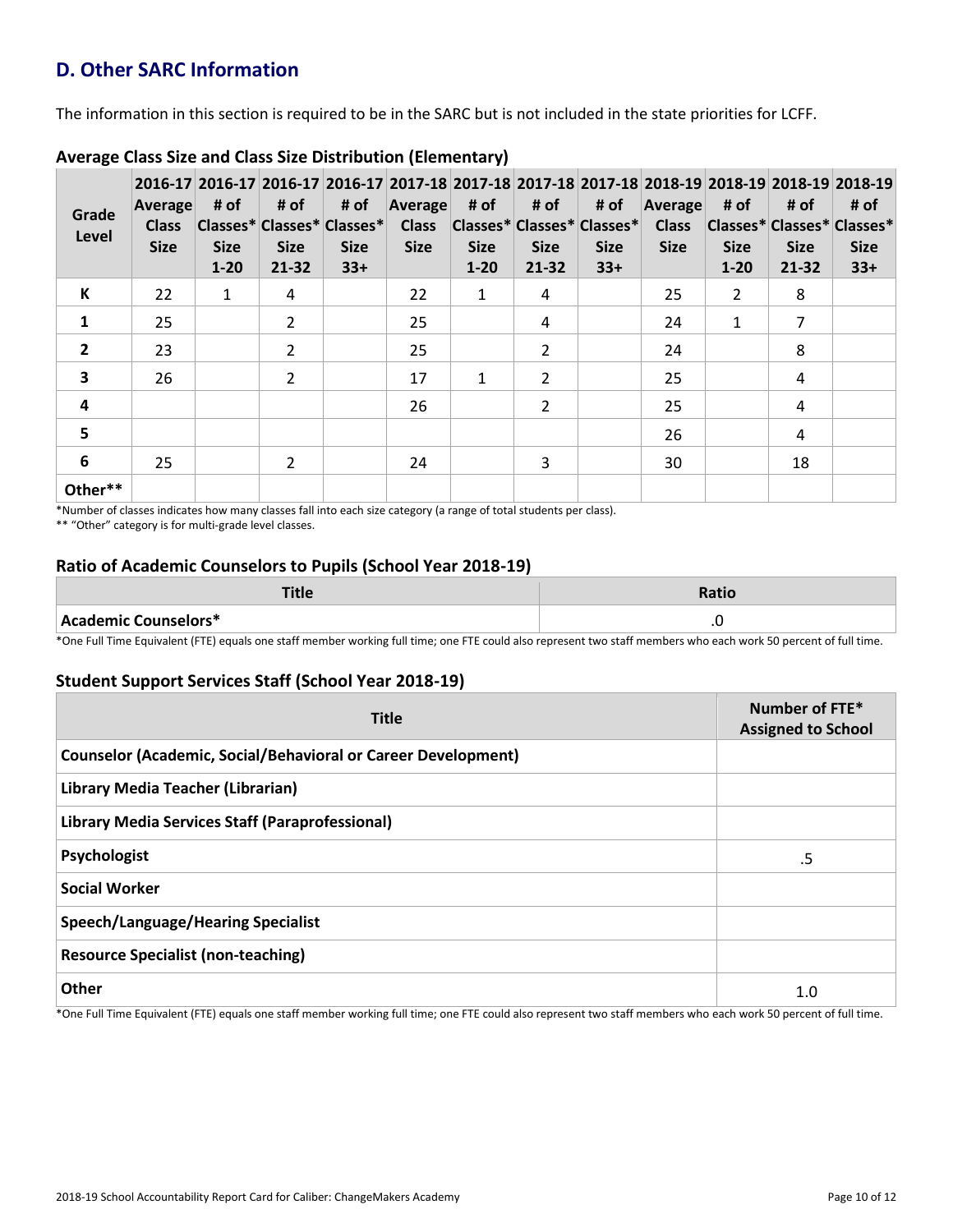| Level                                                                                                                                                                                                                                                                                 | <b>Total</b><br><b>Expenditures</b><br><b>Per Pupil</b> | <b>Expenditures</b><br><b>Per Pupil</b><br>(Restricted) | <b>Expenditures</b><br><b>Per Pupil</b><br>(Unrestricted) | Average<br><b>Teacher</b><br><b>Salary</b> |
|---------------------------------------------------------------------------------------------------------------------------------------------------------------------------------------------------------------------------------------------------------------------------------------|---------------------------------------------------------|---------------------------------------------------------|-----------------------------------------------------------|--------------------------------------------|
| <b>School Site</b>                                                                                                                                                                                                                                                                    | \$12,381                                                | \$2,742                                                 | \$9,576                                                   | \$60,989                                   |
| <b>District</b>                                                                                                                                                                                                                                                                       | N/A                                                     | N/A                                                     | \$9,576                                                   | \$68,442.00                                |
| <b>Percent Difference - School Site and District</b>                                                                                                                                                                                                                                  | N/A                                                     | N/A                                                     | 0.0                                                       | N/A                                        |
| <b>State</b>                                                                                                                                                                                                                                                                          | N/A                                                     | N/A                                                     | \$7,506.64                                                | \$82,031.00                                |
| <b>Percent Difference - School Site and State</b><br>$\mathbf{a}$ , and the set of the set of the set of the set of the set of the set of the set of the set of the set of the set of the set of the set of the set of the set of the set of the set of the set of the set of the set | N/A                                                     | N/A                                                     | 36.5                                                      | $-37.3$                                    |

### **Expenditures Per Pupil and School Site Teacher Salaries (Fiscal Year 2017-18)**

Note: Cells with N/A values do not require data.

**The California Department of Education issued guidance to LEAs on August 1, 2018, regarding how to calculate school-level per-pupil expenditures that will be reported on 2018-19 report cards.**

### **Types of Services Funded (Fiscal Year 2018-19)**

At Caliber we provide a range of services to support student achievement. Students demonstrating academic need have an extended school day with targeted intervention instruction by the credentialed teaching team. Personalized, adaptive software serves to support students who need remediation. Daily targeted small group instruction led by teachers and instructional assistants ensures that students are exposed to relevant, data-driven content in a setting conducive to rapid growth. Academic support is included in the school sponsored after school program. A robust RTI program provides access to highly specialized interventions to general education students. Students experience a wide range of field trip and elective courses.

#### **Teacher and Administrative Salaries (Fiscal Year 2017-18)**

| Category                                             | <b>District</b><br><b>Amount</b>                                | <b>State Average</b><br><b>For Districts</b><br>In Same Category |
|------------------------------------------------------|-----------------------------------------------------------------|------------------------------------------------------------------|
| <b>Beginning Teacher Salary</b>                      | \$46,809                                                        | \$51,374                                                         |
| <b>Mid-Range Teacher Salary</b>                      | \$66,431                                                        | \$80,151                                                         |
| <b>Highest Teacher Salary</b>                        | \$84,351                                                        | \$100,143                                                        |
| <b>Average Principal Salary (Elementary)</b>         | \$105,850                                                       | \$126,896                                                        |
| <b>Average Principal Salary (Middle)</b>             | \$109,825                                                       | \$133,668                                                        |
| <b>Average Principal Salary (High)</b>               | \$118,746                                                       | \$143,746                                                        |
| <b>Superintendent Salary</b>                         | \$234,035                                                       | \$245,810                                                        |
| <b>Percent of Budget for Teacher Salaries</b>        | 31%                                                             | 35%                                                              |
| <b>Percent of Budget for Administrative Salaries</b> | 6%<br>$\mathbf{r}$ , $\mathbf{r}$ , $\mathbf{r}$ , $\mathbf{r}$ | 5%                                                               |

For detailed information on salaries, see the CDE Certificated Salaries & Benefits web page at https://www.cde.ca.gov/ds/fd/cs/.

#### **Professional Development (Most Recent Three Years)**

| <b>Measure</b>                                                                  |    | $ 2017-18 2018-19 2019-20 $ |
|---------------------------------------------------------------------------------|----|-----------------------------|
| Number of school days dedicated to Staff Development and Continuous Improvement | 12 |                             |